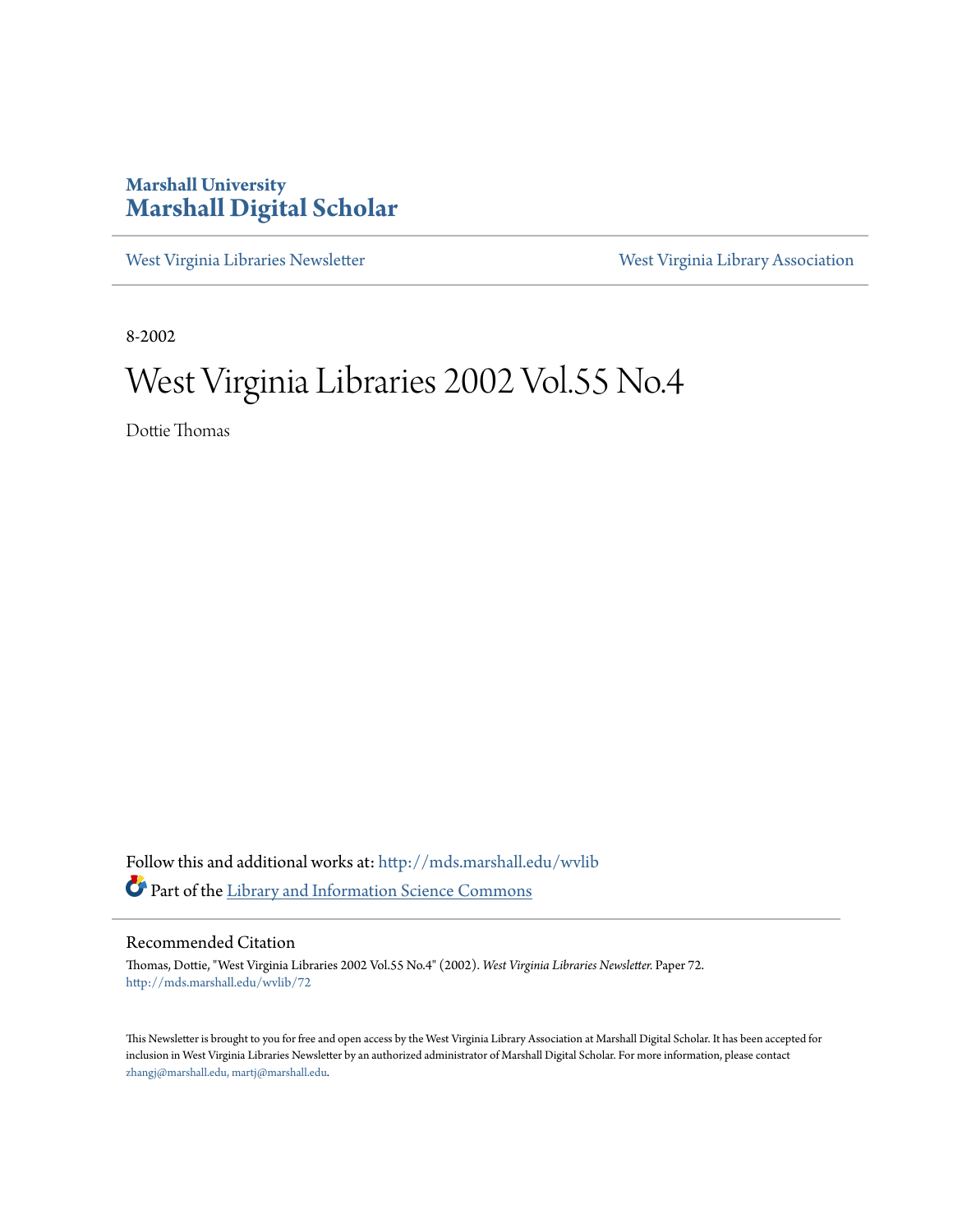

Vol. 55 • No. 4

# **'Setting the Goals:** *The Future of West Virginia's Libraries in the 21st Century'*

## *Tentative Schedule*

This schedule may still change before the conference; please check on the WVLA website for any additions or corrections [http://wvnms.wvnet.edu/~wvla]

# *PRE-CONFERENCES:*

\$15.00-\$20.00 per participant *(see Registration Form)*

### *Tuesday, October 15*

**7:00 - 9:00 p.m. Repairing Library Materials (Part 1)** - Audiovisual Repairs Kathy Kay, Audiovisual Library Assistant, Kanawha County Public Library

Plan on bringing your damaged AV materials with you to practice hands-on repairs. Due to the hands-on nature of this course, participation must be limited to 15 persons. Class size may be increased to 20 if there are ample assistants and demand.

**7:00 - 9:30 p.m. "Speak Up! Improve Support for Your Library"** - Charles Beard, Director of University Libraries at the University of West Georgia

Come and be inspired by nationally-recognized advocacy expert, Charles Beard, and gain practical hints and information in the following morning's session with the assistance of Yvonne Farley (Director, National Mine Health & Safety Academy Library) and Barbara Winters (Dean of Libraries, Marshall University.) Incentives & Door Prizes!

**8:00 - 8:15 p.m. Refreshment Break for Pre-Conference participants only.**

# *Wednesday, October 16*

*Pre-conferences continued*

**9:00 a.m. - noon Repairing Library Materials (Part 2)** - Book Repairs Kresta Harris, Technical Services, Cabell County Public Library

Tired of sending books to the bindery? Attend this Basic Book Repair Course to learn how to perform practical repairs on damaged books. This class will be hands-on.

**9:30 a.m. - noon "Speak Up! Improve Support for Your Library" (Part 2)**

Barbara Winters and Yvonne Farley will continue this workshop with Charles Beard.

# *CONFERENCES:*

|                                   | 8:30 a.m. - 4:00 p.m. REGISTRATION TABLES OPEN                 |
|-----------------------------------|----------------------------------------------------------------|
| 10:00 a.m. - 4:30 p.m. OPEN HOUSE | Craft Memorial Library Bookmobile                              |
| $11:00 - 5:00$ p.m.               | <b>EXHIBITS OPEN -</b><br>Please be sure to visit the vendors! |
| Noon - 1:00 p.m.                  | REFRESHMENTS - EXHIBIT AREA                                    |
| $1:00 - 2:30$ p.m.                | <b>FIRST GENERAL SESSION</b>                                   |

Keynote Speaker: Jay Cole, Deputy Secretary, Senior Policy Advisor for the Department of Education and the Arts will speak on the value of libraries and their importance to West Virginia's future.

1 August 2002

*—continued on page 4*



Reporters and photographers to cover Fall Conference activities. If you will have a few minutes to report Reporters and photographers to cover Fall Conference activities. If you will have a few minutes to report<br>on a session or take some pictures for West Virginia Libraries, please contact Jennifer Soule at<br>soule ja @ scpl.wvn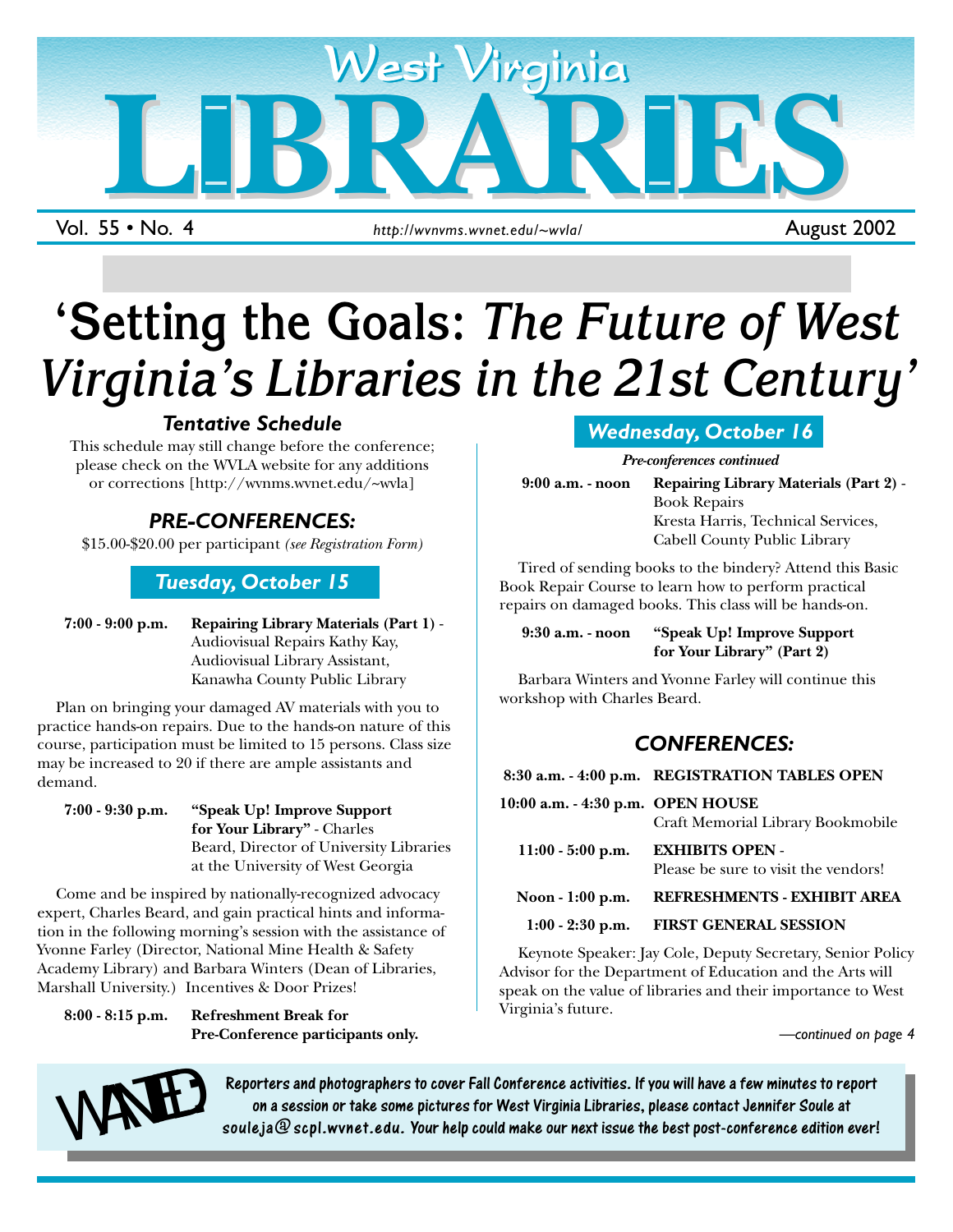

# A Message from the President

I re-read my previous presidential messages to see what I had already discussed and noticed a real pre-occupation with the weather. I must admit that I have spent the last two months planning the programs at the Fall Conference, and so my mind has been set on those three days in October. It has only been this week when I emailed off the Tentative Schedule to Julie Spiegler that I realized that it is mid-August, and somehow I have missed summer. Well, there are a few weeks left, and as soon as I hit the submit button on the State Statistical Report, finish my grants-in-aid form, and fill-out my wish list for construction funds, I intend to take a week off, watch a few movies and read some of these books that are stacked up. I hope everyone else's summer has been restful, and that librarians and supporters are energized for the fall.

You should have received your conference registration packet by the time you read this. If not, just email me and I'll see that you get one. The election ballots also hit the mailboxes in August, so please exercise your democratic right and vote. Let me remind you that the Public, Special and School Divisions will be electing officers at the conference. Ballots for the Academic Division were included in the mailings to their members. The Trustee Division votes every two years and this is an off year.

The conference is packed with programs of what is, undoubtedly, an eclectic mix. Last year's conference had numerous programs on planning, but this one can only be called diverse. So please attend and learn how to repair books, speak up for your library, bring your collections up-to-date, use statistics to prove your worth, advocate for better salaries, move your audio-book collection to the next level, or provide programs for young adults. See, I said that it was diverse. And that is just a smattering of the nearly 40 programs.

Pipestem should be incredibly beautiful at conference time, so please take advantage of this opportunity to meet with other library supporters and discuss issues in such a scenic place. Besides would you want to miss a West Virginia style luau? I have my Hawaiian shirt all ready.

On a personal note, I would like to thank all the members of the conference and the pre-conference committees for all their hard work. We may all whine about it at times, but being a part of the leadership of the West Virginia Library Association is a labor of love and devotion to libraries. So, many thanks from me, and undoubtedly, all those who will attend the conference.

> Sharon R. Saye President, WVLA saye@bridgeportwv.com

# *People in the News*

Yvonne Farley has accepted the directorship of the Library at the National Mine Health & Safety Academy in Beaver, WV. Yvonne leaves the Kanawha County Public Library where she has worked most recently as Reference Librarian.

■ ■ ■

Charlie Hively, longtime Reference Librarian at Clarksburg Public Library, has accepted the position of Reference Librarian at Parkersburg and Wood County Public Library. Charlie will complete his MLS at Clarion University soon.

Mary Horn has left the position of Director of the Boone County Public Library to accept a position with West Virginia State

■ ■ ■

College as a Reference/Serials Librarian. She was previously Director at Mason County Public Library after working for the Kanawha County Public Library.

■ ■ ■

Jennifer Soule has accepted the position of Director at South Charleston Public Library. Prior to her move, she was the Adult Services Consultant with the West Virginia Library Commission.

Fred Spring of Clarksburg Public Library has been promoted to Assistant Director of that library.

■ ■ ■

■ ■ ■

Trish Tolliver will begin her position as Assistant Director at the Upshur County Public Library on September 16. Currently, she is the Dorsey Resource Center Director, and does research for the West Virginia Conference in the Methodist Collection located at West Virginia Wesleyan College in Buckhannon. She earned her MLIS degree from the University of South Carolina in 1995.

Three more libraries have named new directors in recent months. Brenda Hickman has been named the Director of the Gassaway Public Library. Linnea Kumher has been named the Director of the Hundred Public Library. Tammy Miller has been named the Director of the Cowen Public Library.

■ ■ ■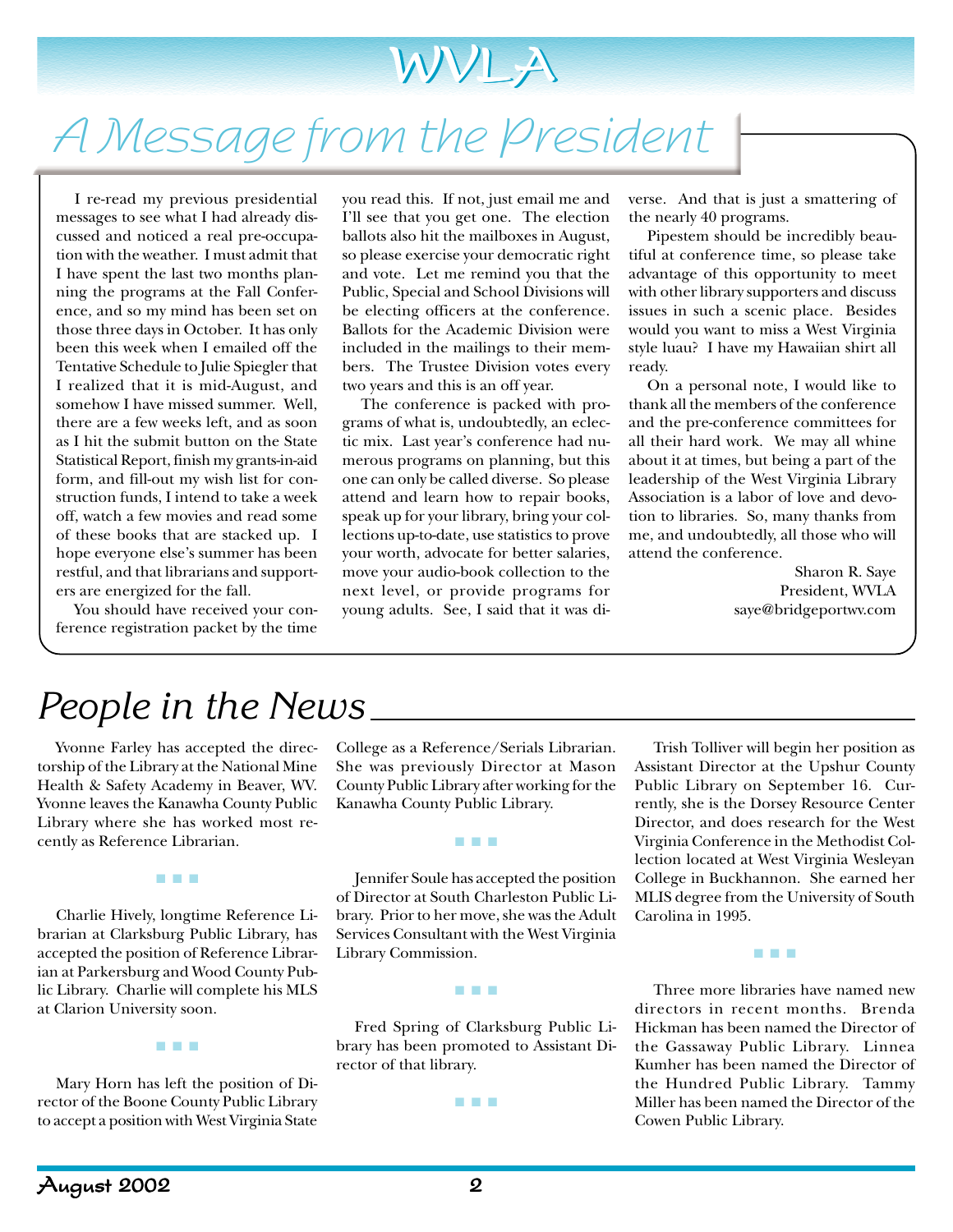# WVLA WVLA **Proposed dues increase under consideration**

West Virginia Library Association Executive Board Meeting May 31, 2002

WVLA membership will have the opportunity to discuss and vote on a recommended change to the dues structure at the Conference in October. As per WVLA bylaws, the Treasurer, Steve Christo, recommended changes at the May 31, 2002, Executive Board meeting. After Christo presented a detailed report on the dues structure for associations in other states, the committee recommended an increase in dues for those members with annual salaries of \$25,000 and up. Floyd Fullen, Chair of the Trustees Division, suggested that the Trustee rate also be raised to \$20, having held at \$15 for many years.

Julie Speigler moved that the Board present the new dues structure to the membership (see chart) with a raise in Trustees dues to \$20, effective in 2003. Myra Ziegler seconded the motion and the Board approved it unanimously. After further discussion regarding the proposed membership drive aimed at K-12 teachers and school librarians, Monica Brooks moved

and Myra Ziegler seconded a motion to modify the effective date of the dues increase to 2004. The motion was unanimously approved by the Board.

Members are urged to consider the proposed dues increase and cast their votes at the Conference.

### *Recommended dues levels for 2002-2004*

#### **No Change**

| $$0 to $9,999$ \$15 dues         |  |
|----------------------------------|--|
| $$10,000$ to $$14,999$ \$20 dues |  |
| \$15,000 to \$19,999 \$25 dues   |  |
| \$20,000 to \$24,999 \$30 dues   |  |

#### **Modified**

|  | \$25,000 to \$29,999 \$35 dues |  |
|--|--------------------------------|--|
|  | \$30,000 to \$34,999 \$40 dues |  |

#### **New Level**

| \$35,000 to \$39,999 \$45 dues |  |
|--------------------------------|--|
| \$40,000 to \$44,999 \$50 dues |  |
| \$45,000 to \$49,999 \$55 dues |  |
| \$50,000 and above \$60 dues   |  |

# **Book festivals set for Oct., Nov.**

Don't miss two great chances to meet well-known authors and hear all about reading, writing, publishing, and other bookish things. And tell your patrons, too, about the West Virginia Book Festival, October 11 and 12, at the Civic Center in Charleston, and the Ohio River Festival of Books, November 9, at the Civic Arena in Huntington.

The West Virginia Book Festival will feature Rick Bragg (All Over But the Shoutin', Ava's Man), Dorothy Allison (Bastard Out of Carolina), Sandra Belton (From Miss Ida's Porch), and many others. Publishers will have books for sale, and Kanawha County Public Library will hold its annual book sale on site on Saturday. Storyteller Dr. Margaret Read MacDonald will present a storytelling workshop especially for librarians on Friday morning beginning at 9AM. To register, contact Rebecca Van Der Meer at 1-800-642-9021 (press 2 for Library Development). For more book festival information, see www.wvhumanities.org/ bookfest or contact Kanawha County Public Library at 304-343-4646.

The Ohio River Festival of Books, a tristate effort (West Virginia, Ohio, Kentucky) will feature Allan Eckert, Silas House (Clay's Quilt), Irene Brand (The Hills Are Calling), and romance star Linda Lael Miller, to name a few. This festival also will feature book sales and signings, as well as programs for all ages. For more information, see www.ohioriverbooks.org or contact the Cabell County Public Library at 304-528-5700.

#### **Editor**

**Dottie Thomas** Ohio Co. Public Library 52 16th St. • Wheeling, WV 26003-3696 304-232-0244 thomasd@weirton.lib.wv.us

## **Contributing Editors**

**Pamela Coyle** Martinsburg-Berkeley Co. Public Library 101 West King Street Martinsburg, WV 25401-3209 304-267-8933

#### **Jennifer Soule**

South Charleston Public Library 312 Fourth Avenue South Charleston, WV 25305 304-744-6561 • 304-744-8808 (FAX) souleja@scpl.wvnet.edu

#### **Circulation Editor**

**Barbara LaGodna** Evansdale Library, WVU P.O. Box 6105 Morgantown, WV 26506-6105 304-293-4695 x5103 blagodna@wvu.edu

#### **Advertising Editor**

**Kelly Funkhouser** Morgantown Public Library 373 Spruce St. • Morgantown, WV 26505 304-291-7425 (W) • 304-291-7437 (FAX) funkhous@hp9k.clark.lib.wv.us.

#### *West Virginia Libraries*

 $(ISSN)$  0043- $\overline{3}276$ ) is the official publication of the West Virginia Library Association. The views expressed are not necessarily the official viewpoints of WVLA.

*West Virginia Libraries* is published six times a year in February, April, June, August, October and December. A subscription is included with membership dues. The subscription rate for non-members is \$15 per year. Some back issues are available at \$3.75 per issue. All back issues are available from: University Microfilms - Ann Arbor, Michigan

Photographs, news, articles and correspondence should be sent to the editors. Subscriptions and changes of address should be sent to the Circulation Editors.

> Copy deadline: 15th of month preceding publication.

**WVLA's Web site: http://wvnvms.wvnet.edu/~wvla/**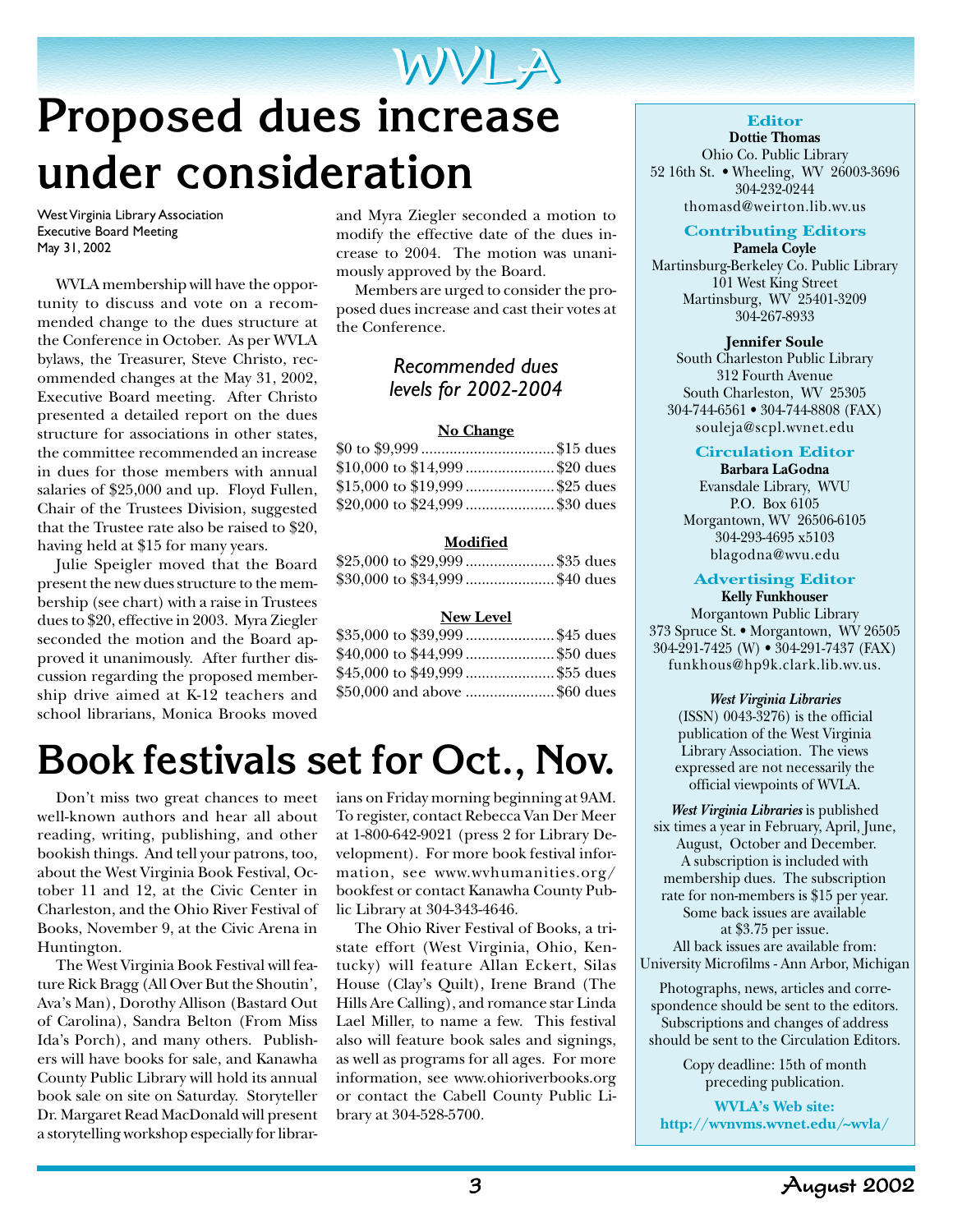

# *Wednesday, October 16 - cont.*

**2:45 - 3:45 p.m. PROGRAMS**

- **#1 Advocacy Where It All Begins** Charles Beard, Director of University Libraries at the University of West Georgia
- **#2 Keeping the library relevant in a digital age: Redesigning library instruction -** Amy E. Knapp, PhD, Coordinator, Library Instruction, University Library System, University of Pittsburgh
- **#3 Library Development Showcase** Karen Goff, Library Development Manager, and the staff of the WVLC
- **#4 Social Security/Audit Issues** Robin Righter, Deputy Social Security Administrator, and Lisa Thornburg, Deputy State Auditor, WV State Auditor's Office
- **#5 West Virginia Book-Look** Mike Oldaker, Vandalia Books

**3:45 - 4:15 p.m. REFRESHMENTS - EXHIBIT AREA**

**4:15 - 5:45 p.m. PROGRAMS:**

- **#6 Writing Your Library's History: Stalking the Wild Tale and Sorting Out the Truth** - Dr. Charles A. Julian, Manager, Knowledge-Based Services/Intellectual Property, Robert C. Byrd National Technology Transfer Center, Wheeling Jesuit University
- **#7 Ohio Libraries Bring Their Patrons MORE**  Carol Bradsher, MORE (Moving Ohio Resources Everywhere) Implementation Consultant
- **#8 Celebrations: A Holiday Book Fair** Terri McDougal, Head of Children's Services, Kanawha County Public Library
- **#9 Training of Student Workers in Your Library** Judy Altis, Mountain State University Library
- **#10 Developing the Message for Better Salaries** Yvonne Farley, Director, National Mine Health & Safety Academy Library

**6:30 - 9:30 p.m. LUAU 'WEST VIRGINIA STYLE'**  *Paid Event\**

### *Thursday, October 17th*

**8:15 - 9:15 a.m. REFRESHMENTS - EXHIBIT AREA 8:15 a.m. - 5:00 p.m. EXHIBITS OPEN-**Please stop and visit our vendors!

- **8:30 a.m. 4:00 p.m. REGISTRATION TABLES OPEN**
	- **8:30 9:15 a.m. USER GROUP MEETINGS: "A" : VTLS "B" : TLC "C" : ATHENA "D" : FOLLETT "E" : SIRSI**

**9:30 - 10:30 a.m. PROGRAMS:**

- **#11 What to Check Before You Call the Tech** Kathy Wingfield, Tammy Richards, Jane Kraina, Technical Staff of the WVLC
- **#12 The Final Chapter: Closing the Book on a Bad Employee** - Jimmie Epling, Executive Director, Ohio Valley Area Libraries
- **#13 Changing Spaces: Creating a Popular Reading Space in Your Library** - Amy E. Knapp, PhD, Coordinator, Library Instruction, University Library System, University of Pittsburgh
- **#14 Audiobooks Reborn: New Faces, New Formats** Ross Ballard II - West Virginia audiobook publisher
- **#15 Health in the Library** Susan Hayden, Literacy Consultant, WVLC

**10:30 - 11:00 a.m. REFRESHMENTS - EXHIBIT AREA**

**11:00 a.m. - noon PROGRAMS:**

- **#16 The Care and Feeding of Guest Authors** Ed Davis, Novelist and Poet, Sinclair Community College, Ohio
- **#17 60 Sites in 60 Minutes:** Internet Paths to Searching Success - Dr. Charles A. Julian, Manager, Knowledge-Based Services/Intellectual Property, Robert C. Byrd National Technology Transfer Center, Wheeling Jesuit University
- **#18 Use Statistics** Frances O'Brien, Dean, West Virginia University Libraries
- **#19 Diabetes Awareness** Peggy Adams, and Marie Gravley, WV Department of Health and Human Resources
- **#20 Reference/ILL roundtable** (Questions and answers with Carol Bradsher of MORE)
- **#21 YA Programming with Panache** Jennifer Hubert, author of *Reading Rants*! [http://tin.lib.mi.us/~amutch/jen]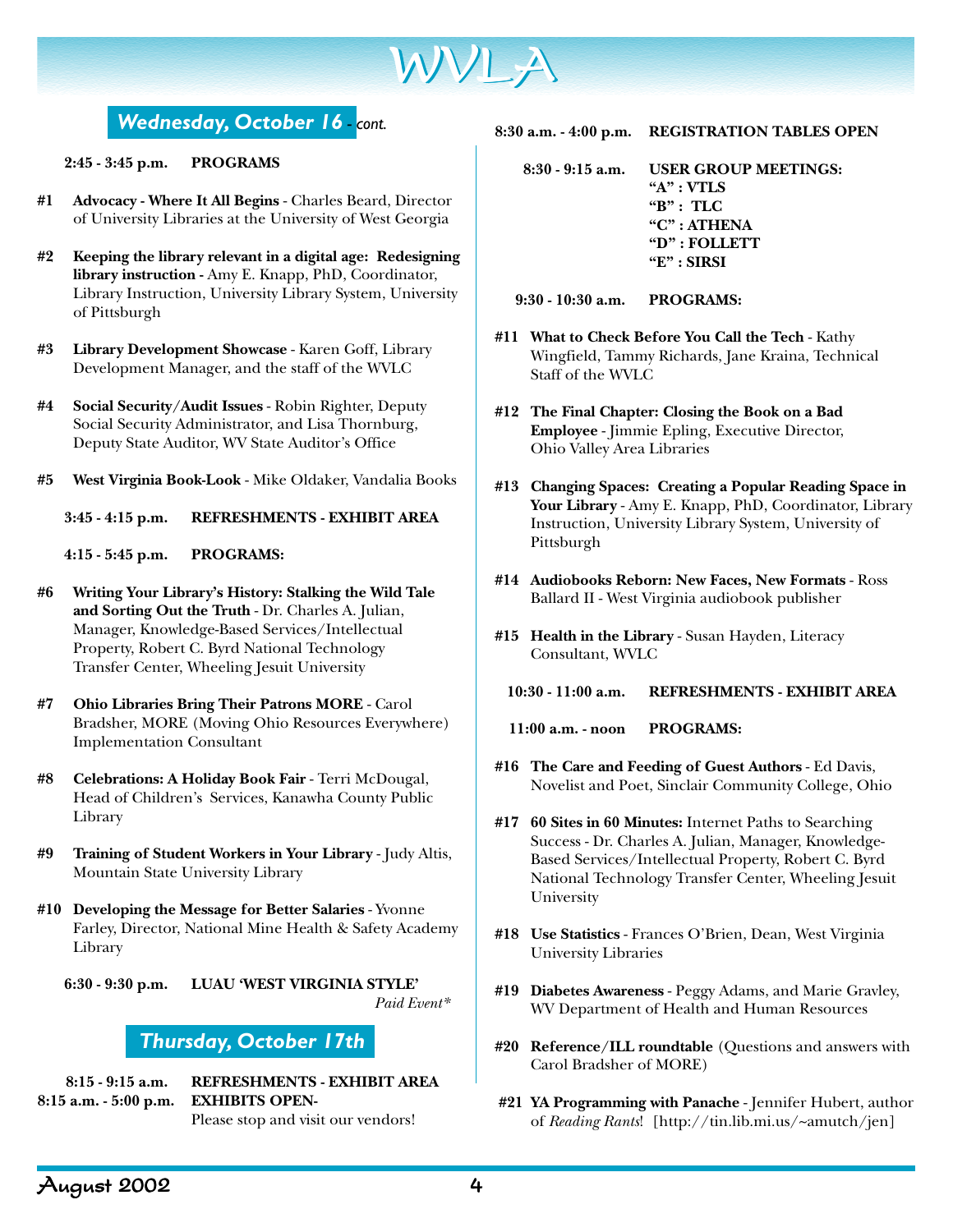

### **Noon - 1:30 p.m. LUNCH ON YOUR OWN/ TOUR ATHENS & VISIT CONCORD "Activity A" COLLEGE'S "A Campus Beautiful"**. Catch the shuttle van at the main

entrance to travel down the mountain to Athens and tour Concord College.

**1:30 - 3:50 p.m. Watch the 2001 Academy Award Winner Best Picture: "***A Beautiful Mind***". "Activity B"** This movie is based on a true story about Dr. John Nash, who is a West Virginia native from this area. Sponsored by the Friends of the Princeton Public Library, the movie will be shown FREE for WVLA attendees and guests in Concord College's Fine Arts Theatre. Running Time: 2 hrs. 16 minutes. RECEPTION sponsored by CONCORD COLLEGE will follow in the theatre's lobby. Door Prizes! Must be present to win!!

**1:30 - 2:30 p.m. PROGRAMS**

- **#22 Puppet Tales from Beatrix Potter -** Linda Zimmer, Professional puppeteer and play therapist
- **#23 You Know Your Collection's Old When ...** Pam Coyle, Director of the Martinsburg Public Library, and Linda Heddinger, Children's Librarian, South Charleston Public Library
- **#24 Moving to a New Integrated Library System: Things to Think About, Things to Do** - Jane Hughes, Head of Technical Services/Karen Arnett, Automation Manager, Kanawha County Public Library
- **#25 Fabulous U.S. Federal Websites: We're from the Government and We're Here to Help You** - Dr. Majed Khader, Government Documents Librarian, Marshall University Library
- **#26 Teaching 101: some basic instruction and training issues for librarians** - Amy E. Knapp, PhD, Coordinator, Library Instruction, University Library System, University of Pittsburgh
- **#27 Statewide Interlibrary Loan Working Group Report** Mary Hogue, Collection Development Consultant and Karen Goff, Library Development Manager, WVLC

**2:30 - 3:00 p.m. REFRESHMENTS - EXHIBIT AREA**

**3:00 - 4:00 p.m. PROGRAMS**

- **#28 Tips & Techniques to Increase Your Library's Funding** Beth Stefanowicz, School Library Media Coordinator, Fairmont State College
- **#29 Webs of Diversity** Appalachia Wired Monica Brooks, Associate Dean of Libraries, Marshall University
- **#30 Librarian as Leader, Coach and Mentor** Dr. Lawrence S. Cote, Associate Provost, Extension and Public Service and Director, West Virginia Cooperative Extension Service, WVU

#### **"F" Literacy Roundtable meeting**

**#31 New West Virginia Films** - Jamie Cope, Steve Fesenmaier, B.J. Gudmundsson, Mike Lilly, and Ray Schmitt.

**4:00 - 5:00 p.m.**

**#32 "Dancing Outlaw" ten years later** - Featuring Jacob Young, Film Producer with Steve Fesenmaier.

**4:10 - 5:00 p.m. WVLA Division Meetings:**

| "G" Public             | "H" Academic |
|------------------------|--------------|
| "I" School             | "I" Special  |
| "K" Trustees & Friends |              |

**5:10 - 6:00 p.m. WVLA Roundtables:**

| "L" Director's    | "M" Preservation        |
|-------------------|-------------------------|
| "N" Automation    | "O" Academic Directors" |
| "P" Children's    | "O" Reference           |
| "R" WV Literature |                         |

#### **7:00 - 9:00 p.m. SECOND GENERAL SESSION - AWARDS/BANQUET**\*

Guest Speaker - Bil Lepp "Half Truths and Whole Lies"

Bil Lepp, five-time champion of the West Virginia Liars Contest, will entertain you with his own brand of original Appalachian Tall-Tales.

 *\*Paid Event. (See Registration Form)*

| Friday, October 18 |  |
|--------------------|--|
|                    |  |

|                  | 8:00 - 9:00 a.m. Past President's Breakfast -<br>Invitation only |
|------------------|------------------------------------------------------------------|
|                  | 8:30 - 10:00 a.m. REGISTRATION TABLES OPEN                       |
|                  | 8:30 - 9:30 a.m. REFRESHMENTS - EXHIBIT AREA                     |
| 8:30 a.m. - NOON | <b>EXHIBITS OPEN -</b><br>Last chance to visit our vendors!      |

*—continued on page 6*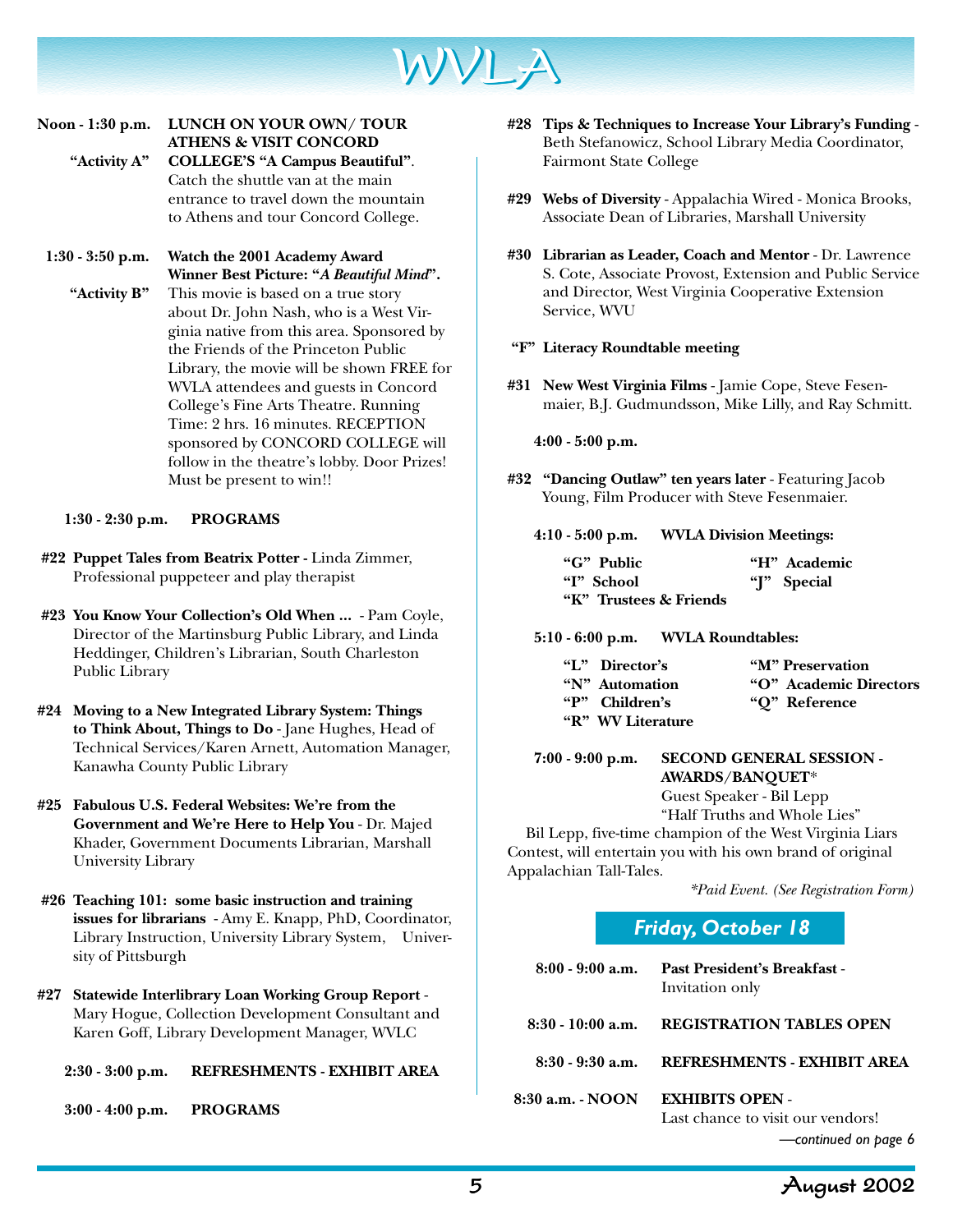

### *Friday, October 18 - cont.*

**9:00 - 10:00 a.m. PROGRAMS**

- #33 Public Library Trustee Orientation Karen Goff, Library Development Manager, WVLC
- **#34 Pay Equity in WV State Government**  Erin Condo, PhD candidate in Rural Sociology at Pennsylvania State University and Kimberly Nolf who recently received her Masters of Public Administration from West Virginia University
- **#35 Adrift in the Age of Now: The Making and Meaning of** *Non Campus Mentis* – Dr. Anders Henriksson, Professor of History and Chair of the History Department, Shepherd College

**#36 Understanding Alzheimer's and Helping Your Community** – Nancy Cipoletti, Program Director, WV Chapter, Alzheimer's Association

**10:00 - 11:00 a.m. PROGRAMS**

- **#37 LSTA 2002 and the Next Five Years** Karen Goff and J.D. Waggoner, West Virginia Library Commission
- **#38 WVLA Long-Range Planning Subcommittee Reports**
- **#39 West Virginia Digital Library**
	- **11:10 a.m. noon THIRD GENERAL SESSION GRAND PRIZE DRAWINGS** – Must be present to win!
		- **12:10 p.m. WVLA Executive Board Meeting** (Incoming and Outgoing Board members attend)

# *WVLA Fall 2002 Conference Committee*

**PROGRAMMING:**

Sharon Saye, President

**PLANNING/LOGISTICS:** Julie Spiegler, First Vice-President (Chair)

**EXHIBITORS:** Myra Ziegler, Second Vice-President

> **BUDGET:** Steve Christo, Treasurer

**LOCAL ARRANGEMENTS:** Connie Clay, Princeton Public Library, Director

**REGISTRATION:** Ann Farr, Greenbrier County Public Library, Director

# **WVLA's 'Spring Fling'**

**March 26-27, 2003 Flatwoods Days Inn • Sutton, W.Va.**

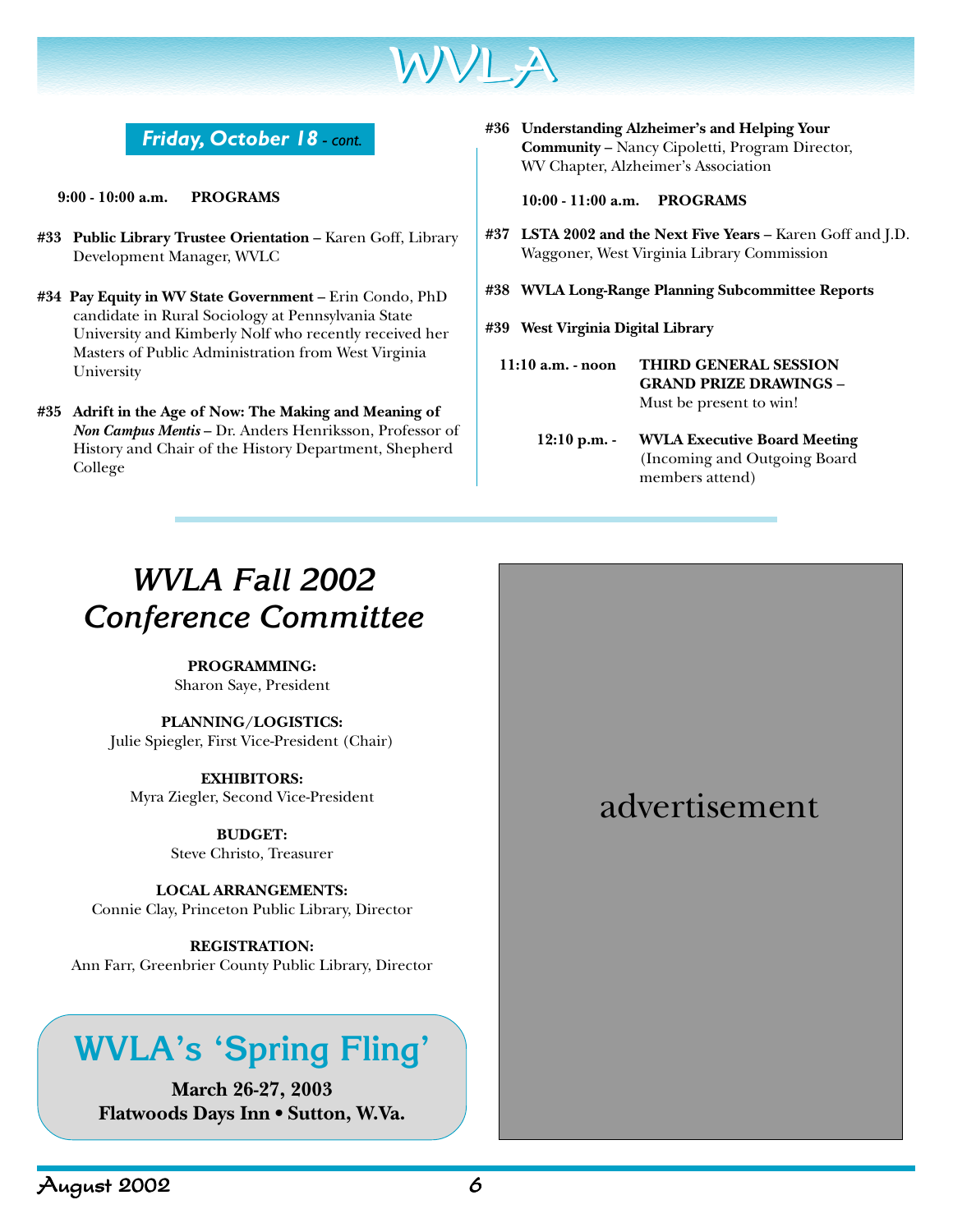

# **Grants available for public libaries**

Looking for a grant? The WV Library Commission and some service centers subscribe to *Grants for Public Libraries*, which is published monthly. Listed below are a few of the grants that have open deadlines or have a deadline that allows enough time to prepare the grant.

#### ■ **Lowe's home improvement warehouse community relations**

| Eligibility: | nonprofits in Lowe's com-    |
|--------------|------------------------------|
|              | munities - Preference goes   |
|              | to projects that enhance the |
|              | environment or improve the   |
|              | overall community.           |
| Deadline:    | open                         |
| Funds:       | varies                       |
| Contact:     | local store manager          |
| Online :     | http://www.lowes.com/        |
|              |                              |

lkn?action=pg&p=AboutLowes/ Community.

#### ■ **USDA** - for 'essential community **facilities'**

Eligibility: public entities, nonprofits and Native American tribal

| Deadline: | governments<br>open until the \$19 million<br>is exhausted |
|-----------|------------------------------------------------------------|
| Funds:    | up to 75% of total project                                 |
|           | costs                                                      |
| Contact:  | state Rural Development                                    |
|           | office—http://www.rurdev.                                  |
|           | usda.gov/recd_map.html                                     |

For Community Facilities Grant program - http:// www.rurdev.usda.gov/rhs/ ProgramBriefs/brief\_ cp\_grant.htm.

#### ■ **Oracle Help Us Help Foundation for computer equipment and software**

Eligibility: K-12 schools and youthserving nonprofits for economically challenged communities. U.S. nonprofits that serve lowincome youth who lack access to technology and provide educational services are eligible.

| Deadline: | August 31, 2002 and Febru- |
|-----------|----------------------------|
|           | ary 28, 2003               |
| Funds:    | Computer equipment and     |
|           | software                   |
| Contact:  | Oracle Help Us Help        |
|           | Foundation                 |
|           | C/O Oracle Corporation     |
|           | 500 Oracle Parkway OPL-B5  |
|           | Redwood Shores, CA 94065   |
|           | 866-600-4357               |
| e-mail:   | HelpUsHelp_us@             |
|           | oracle.com                 |

# **Free storytelling workshop**

On Friday, October 11, master storyteller, Dr. Margaret Read MacDonald, will present a workshop for librarians entitled "Playing with Story." Sponsored by the West Virginia Center for the Book, the workshop takes place at the Charleston Civic Center from 9 to 11 AM as part of the West Virginia Book Festival. MacDonald will pass on some of her great audience-participation folktales, along with tips on story learning and performance. MacDonald is a folklorist (Ph.D., Indiana University), an author (30 books on folklore and storytelling), and a fulltime children's librarian (King Co. Library System, Seattle). Learn more about Dr. MacDonald by visiting her website at www.storyteller.net/tellers/ mreadmacdonald/.

To take part in this FREE continuing education opportunity, contact Rebecca Van Der Meer at the West Virginia Library Commission (vandermr@wvlc.lib.wv.us) to register. Space is limited. Register early.

# **New WVLC secretary selected**

West Virginia Library Commissioners selected J.D. Waggoner as Secretary of the Commission on August 9 after a year long search. Waggoner acted as Interim Secretary since the departure of previous Secretary, David Price, in July 2001.

Waggoner and Hulen Bivins, a Library Consultant from the Alabama Public Library, advanced to the final interview stage of the selection process, which took place at the Cultural Center in Charleston on August 9. Both answered two questions posed by Commissioners and a variety of questions posed by audience members during public presentations.

Waggoner has been employed by WVLC since 1971 serving in various positions throughout the agency. He earned a Bachelor of Arts in History in 1971 from the University of Charleston and later earned a Master's in Library and Information Science from the University of South Carolina.

In speaking of the qualities he felt made him a good candidate for the position, Waggoner said he felt that as a lifelong West Virginian and a long-time employee of the Commission he has an investment here and that during his years with the WVLC, he has established relationships with librarians, library directors, trustees, political leaders, and staff.

As the new Secretary, Waggoner intends to make some organizational changes to streamline Commission operations and use staff most effectively, and he also hopes to work to make the Digital Library a reality.

After his selection, Waggoner stated, "I appreciate this opportunity and understand the importance of this position that affects the lives of all West Virginians through its services to libraries."

 Waggoner is a member of the American Library Association, and former president of the West Virginia Library Association.